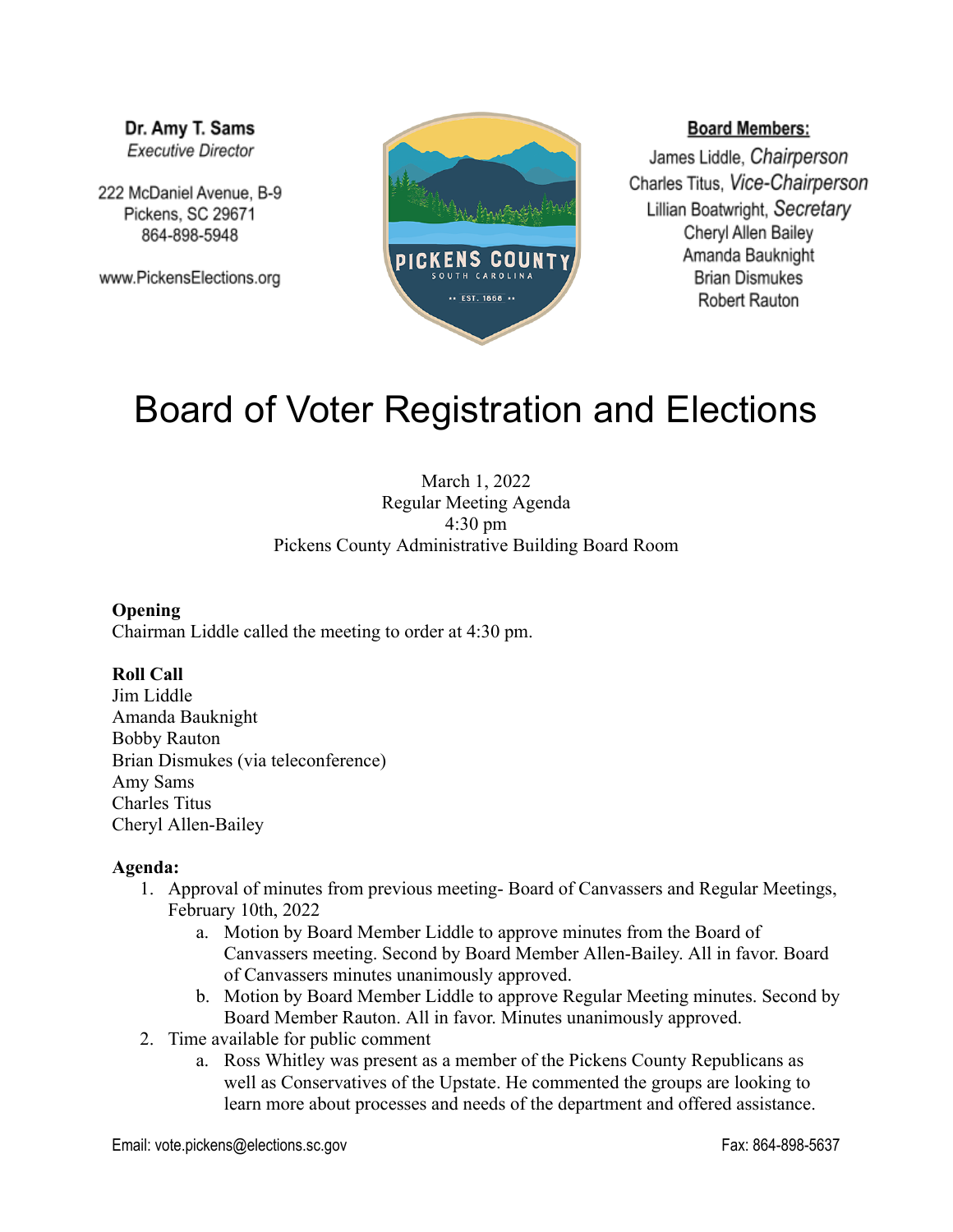- b. Carolyn Bishop McLeod was present as a member of the Clemson Area League of Women Voters and offered their assistance for any needs of the Board or Department.
- c. Board thanked both members of the public for attending and noted there is always a need for poll workers.
- 3. Director's report
	- a. Redistricting
		- i. SC Senate Districts: 1, 2 & 3
		- ii. SC House Districts:  $1, 3, 4, 5, \& 10; 13$  split precincts
		- iii. Pickens County Council Districts: proposed plan moves 4 precincts (Calhoun, Norris, Praters Creek, & Skelton)
		- iv. Special called meeting of Council 3/1/2022 at 6:30 (3rd reading)
	- b. Board Certification/Training
		- i. Online poll worker training- new version with details on updated technology forthcoming
		- ii. ElectionNet access- Board members should be sure to check regularly for updated training calendars from the State
		- iii. One course required for continuing certification; new members: 3 core, 2 election electives, 2 professional development
		- iv. Staff can assist in registration for courses as needed
	- c. Budget updates
		- i. Dr. Sams to meet with county administration re: next fiscal year budget (fiscal year begins July 1, 2022)
	- d. H.4919: debate has been requested by elected officials
		- i. Key points provided by Dr. Sams:
			- 1. Early voting v. in-person absentee
			- 2. Satellite voting locations
			- 3. Absentee application requiring voter's driver license number or other personal or unique identifying number associated with a government-issued photo ID
			- 4. Witness signature, address, and printed name on absentee by mail outer envelope
			- 5. Allow examination of return-addressed envelope to begin at 7:00 am on the Sunday preceding Election Day
			- 6. Allow tabulation of absentee ballots to begin at 7:00 am on calendar day immediately preceding Election Day
			- 7. Penalty for public reporting of results of absentee ballots before polls are closed
			- 8. Any voter who is designated as having previously voted absentee may cast a provisional ballot on Election Day to be counted only if the voter's absentee ballot is not received
- 4. New business
	- a. Chairman Liddle reminded the Board that ethics forms are due before the end of March to the state.
	- b. Board Member Boatwright announced her non-reappointment by the Legislative Delegation and made a statement of thanks to the Board and Staff for their